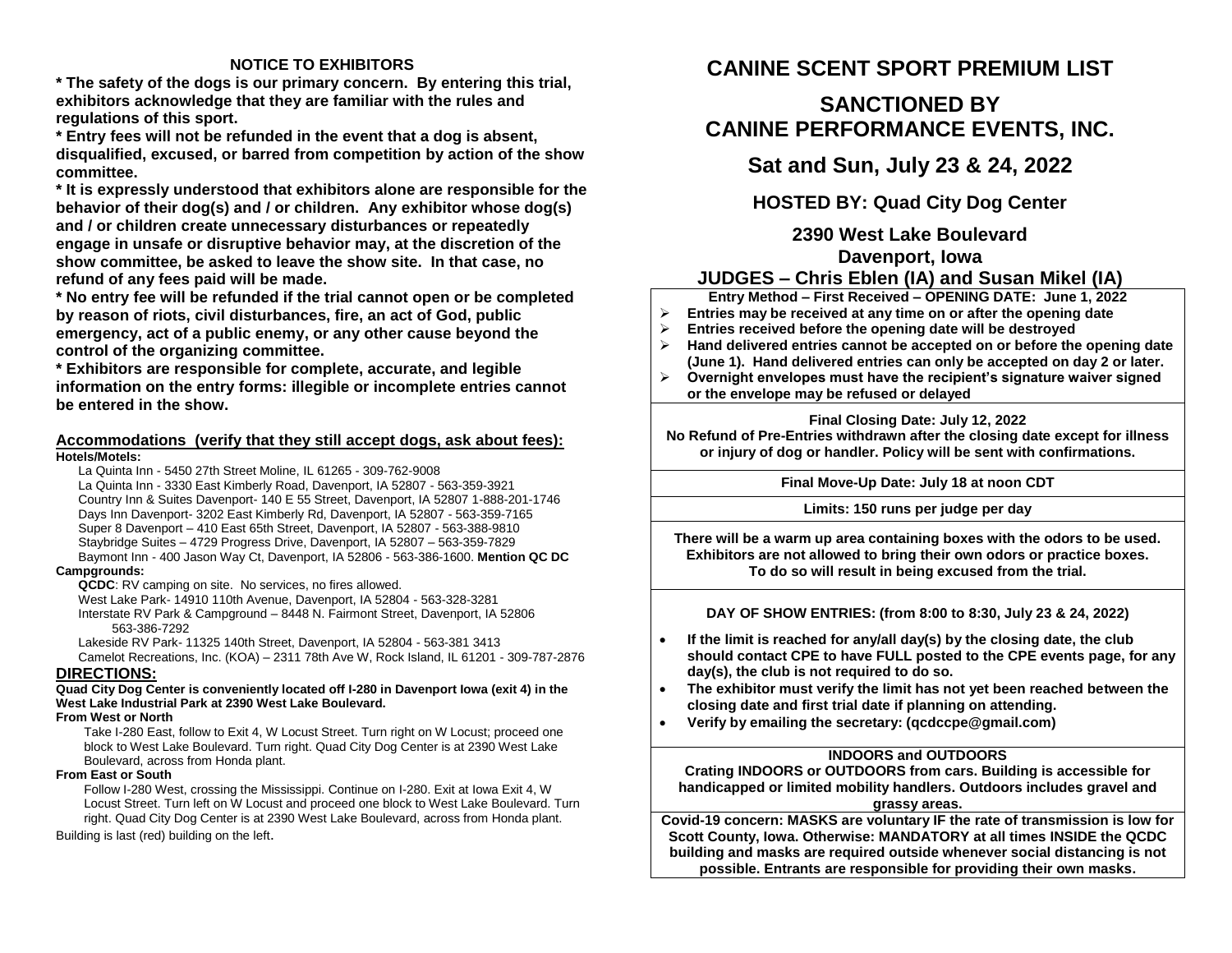| <b>Trial Chairperson</b>      | <b>Trial Secretary</b>           |  |  |
|-------------------------------|----------------------------------|--|--|
| Carolyn Venaglia              | Margaret Legg                    |  |  |
| QCDCtrialsecy@gmail.com       | 2810 E 44 St, Davenport IA 52807 |  |  |
| 5633493095                    | qcdcCPE@gmail.com                |  |  |
|                               | 5633203031                       |  |  |
| <b>Committee Members</b>      |                                  |  |  |
| Beth Johnson and John Johnson |                                  |  |  |

**The following is the scheduled order for the trial to be run. If the order needs to be changed for the trial due to pre-trial circumstances, it will be posted in the confirmation letter sent to pre-entered exhibitors at least 7 days before the first trial day. The order will only be changed at the trial in the case of an extreme reason and must be agreed upon by the host club and judge(s).**

| Sat. 7/23/2022         | Sat. 7/23/2022          | Sun. 7/24/2022          | Sun. 7/24/2022         |  |
|------------------------|-------------------------|-------------------------|------------------------|--|
| <b>Chris Eblen</b>     | <b>Susan Mikel</b>      | <b>Chris Eblen</b>      | <b>Susan Mikel</b>     |  |
| <b>Interiors L1 R1</b> | <b>Vehicles L1 R1</b>   | <b>Vehicles L1 R1</b>   | <b>Interiors L1 R1</b> |  |
| <b>Interiors L2 R1</b> | <b>Vehicles L2 R1</b>   | <b>Vehicles L2 R1</b>   | <b>Interiors L2 R1</b> |  |
| <b>Exteriors L1 R1</b> | <b>Containers L1 R1</b> | <b>Containers L1 R1</b> | <b>Exteriors L1 R1</b> |  |
| <b>Exteriors L2 R1</b> | <b>Containers L2 R1</b> | <b>Containers L2 R1</b> | <b>Exteriors L2 R1</b> |  |
| <b>Exteriors L3 R1</b> | <b>Containers L3 R1</b> | <b>Containers L3 R1</b> | <b>Exteriors L3 R1</b> |  |
| <b>Interiors L3 R1</b> | <b>Vehicles L3 R1</b>   | <b>Vehicles L3 R1</b>   | <b>Interiors L3 R1</b> |  |
| <b>Interiors L5 R1</b> | <b>Vehicles L5 R1</b>   | <b>Vehicles L5 R1</b>   | <b>Interiors L5 R1</b> |  |
| <b>ExteriorsL5 R1</b>  | <b>Containers L5 R1</b> | <b>Containers L5 R1</b> | <b>ExteriorsL5 R1</b>  |  |
| <b>Exteriors LC R1</b> | <b>Containers LC R1</b> | <b>Containers LC R1</b> | <b>Exteriors LC R1</b> |  |
| <b>Interiors LC R1</b> | <b>Vehicles LC R1</b>   | <b>Vehicles LC R1</b>   | <b>Interiors LC R1</b> |  |

**Move-Ups allowed from Saturday to Sunday.** 

**Check In: An approximate arrival time for each level will be sent at closing. Levels 1 & 2 will run arrive and run back to back searches. Then advanced levels (3, 5, C) will each be run in sequence.** 

**An ID number is required to enter a CPE trial. Membership can be obtained by going to: [www.k9cpe.com,](http://www.k9cpe.com/) Member Services.**

Placements will be awarded for first through fourth place. Placements will be determined by no faults first, then by least amount of time. If there is a tie of score and time, each dog will be awarded the same placement, with the following placement(s) not awarded, if any. Placements are not awarded if the dog has a non-qualifying score.

#### **EXERCISE YOUR DOG RESPONSIBLY! PLEASE PICK UP AFTER YOUR DOG AT THE SHOW SITE AND HOTELS! ALL DOGS MUST BE ON LEASH EXCEPT WHEN IN THE RING if there is an off leash option. THERE IS A LEASH LAW IN THE TRIAL SITE'S STATE.**

# **ODORS**

**BIRCH (Betula Lenta) – Used in Level 1 through Level C ANISE (Pimpinella Anisum) – Used in Level 2 through Level C CLOVE (Eugenia caryophyllata) – Used in Level 3 through Level C CYPRESS Cupressus sempevirens) – Used in Level 5 through Level C VETIVER (Vetiveria zizanioides) – Used in Level C**

Trials run smoother with your help!  $\odot$  Please send this form with your entry!

We are looking for volunteers to help at our trial. If you are able to help out, please fill out the form below and return it with your entry.

Volunteering

- $\Box$  Friday set up of the building
- □ Saturdav
- □ Sunday
- Both days

With offering all levels, we need multiple vehicles for searching. Please let us know if we can use your car. Indoor crating will be available as we use your vehicle.

Volunteering my vehicle:

- □ Saturday
- □ Sundav
- **Either day**
- $\Box$  Can bring a different vehicle on Sunday  $\textcircled{}\otimes\textcircled{}$

Name: \_\_\_\_\_\_\_\_\_\_\_\_\_\_\_\_\_\_\_\_\_\_\_\_\_\_\_\_\_\_\_\_\_\_\_\_\_\_\_\_\_\_\_\_\_\_\_ Email: \_\_\_\_\_\_\_\_\_\_\_\_\_\_\_\_\_\_\_\_\_\_\_\_\_\_\_\_\_\_\_\_\_\_\_\_\_\_\_\_\_\_\_\_\_\_\_\_

Phone: \_\_\_\_\_\_\_\_\_\_\_\_\_\_\_\_\_\_\_\_\_\_\_\_\_\_\_\_\_\_\_\_\_\_\_\_\_\_\_\_\_\_\_\_\_\_\_